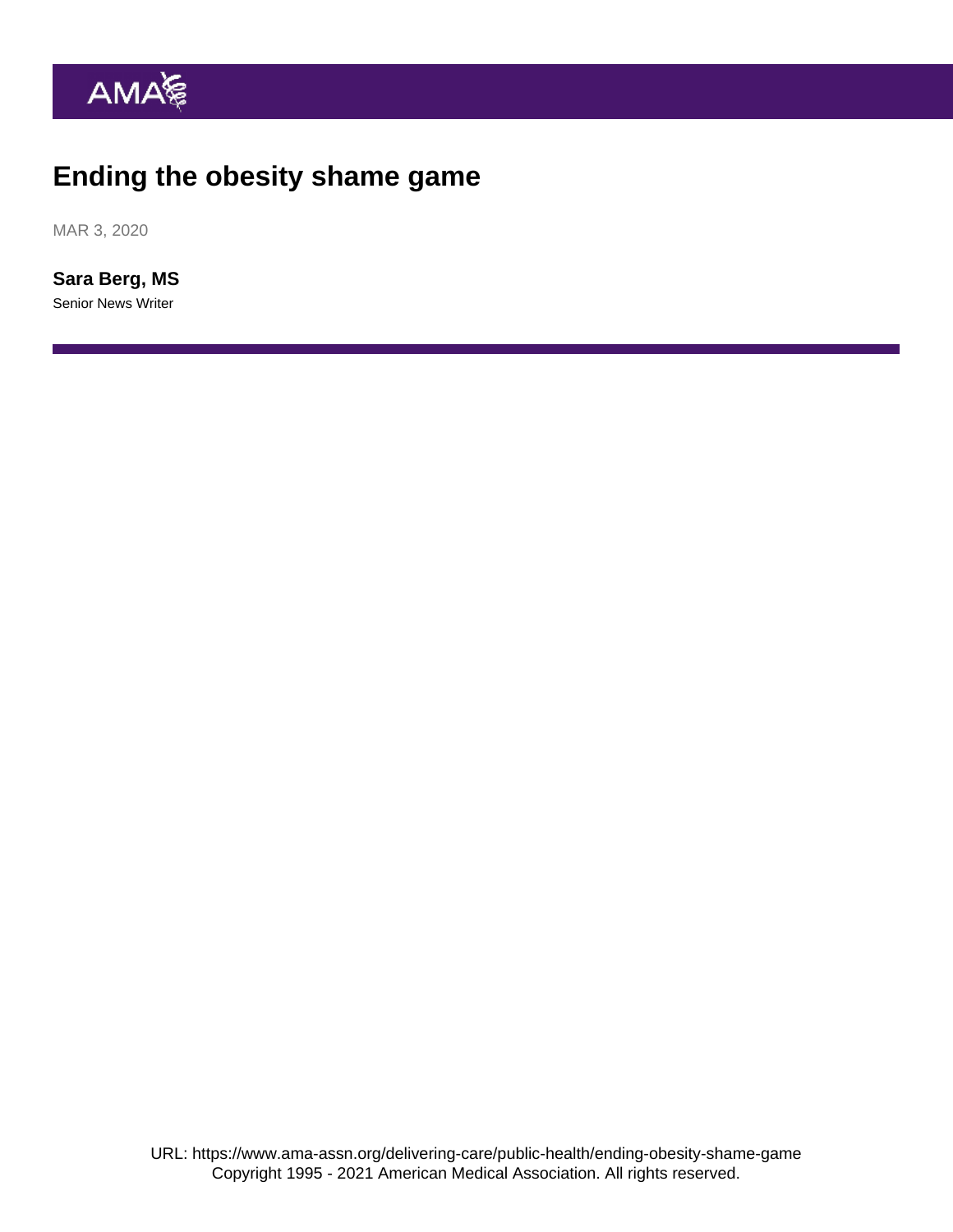URL: <https://www.ama-assn.org/delivering-care/public-health/ending-obesity-shame-game> Copyright 1995 - 2021 American Medical Association. All rights reserved.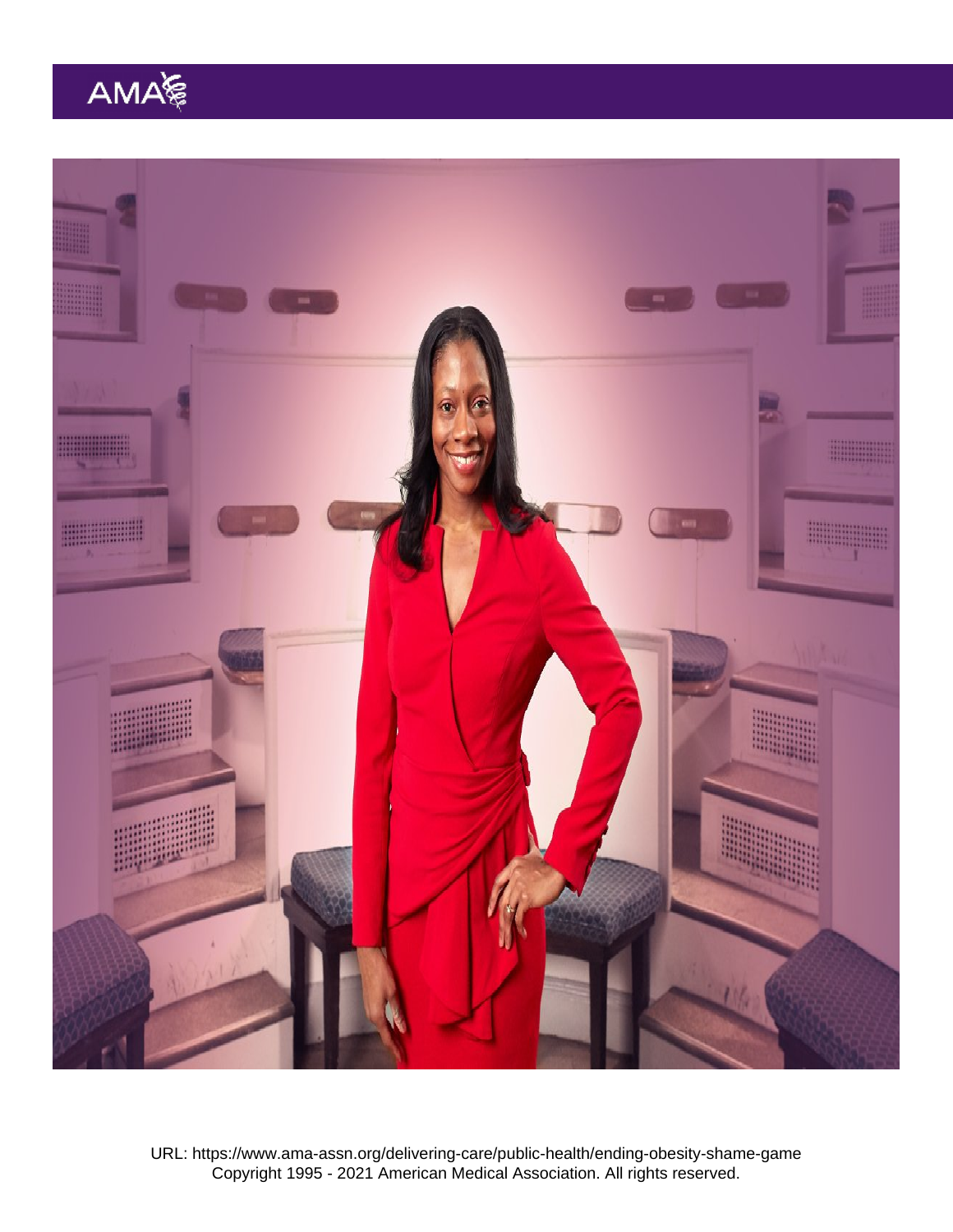People with obesity are often their own worst critics. Using derogatory names and poking fun at themselves allows them to cope with their disease, but it can also sabotage their lifestyle-change efforts. But what happens when the criticism comes from someone else?

Think about this: Do you know the impact of what you said when you were a kindergartner? For Fatima Cody Stanford, MD, MPH, MPA—who has devoted her professional life to combating antiobesity bias in medicine and popular culture—it became evident when a physician colleague she grew up with approached her at a conference.

After 35 years of knowing each other, the other physician said, "I don't know if you've noticed, Fatima, but over the course of our lifetime I've been very standoffish towards you."

Dr. Stanford had assumed that was just a reflection of her colleague's aloof personality. But there was a reason for it.

"Back when we were about 5 or 6 years old," her physician colleague explained, "you came up to me in dance class and you told me that I was fat."

As an obesity medicine specialist and assistant professor at Harvard Medical School, Dr. Stanford was jarred to learn what she had said as a child. However, her colleague added, "When I saw you doing this work, I figured if you were capable of change in this way that anybody is capable of change."

This resonated with Dr. Stanford because she didn't know she had caused such harm to her colleague that she had harbored the ill will for so long.

"There were opportunities to say this to me, but I guess I wasn't personally doing this work and she didn't feel compelled to do so until I got into this work," says Dr. Stanford, who pushes to remove blame and reverse self-hate among people with obesity.

Her goal is to educate and spread the word about obesity as a disease—no matter what it takes—because it affects everyone.

Dr. Stanford's patients at the Massachusetts General Hospital Weight Center in Boston often come in with a lot of negative talk about themselves. Her first goal is to get them to stop hating themselves.

"Look, I hear what you're saying, and I know you're talking about yourself, but I cannot allow you to talk about yourself in such a negative way," she often explains. "We need to reframe this because I don't think I'm going to be able to do the work that we need to do together unless we can reframe this conversation.'"

This is where the work starts—by changing the accusatory language patients use to talk about themselves.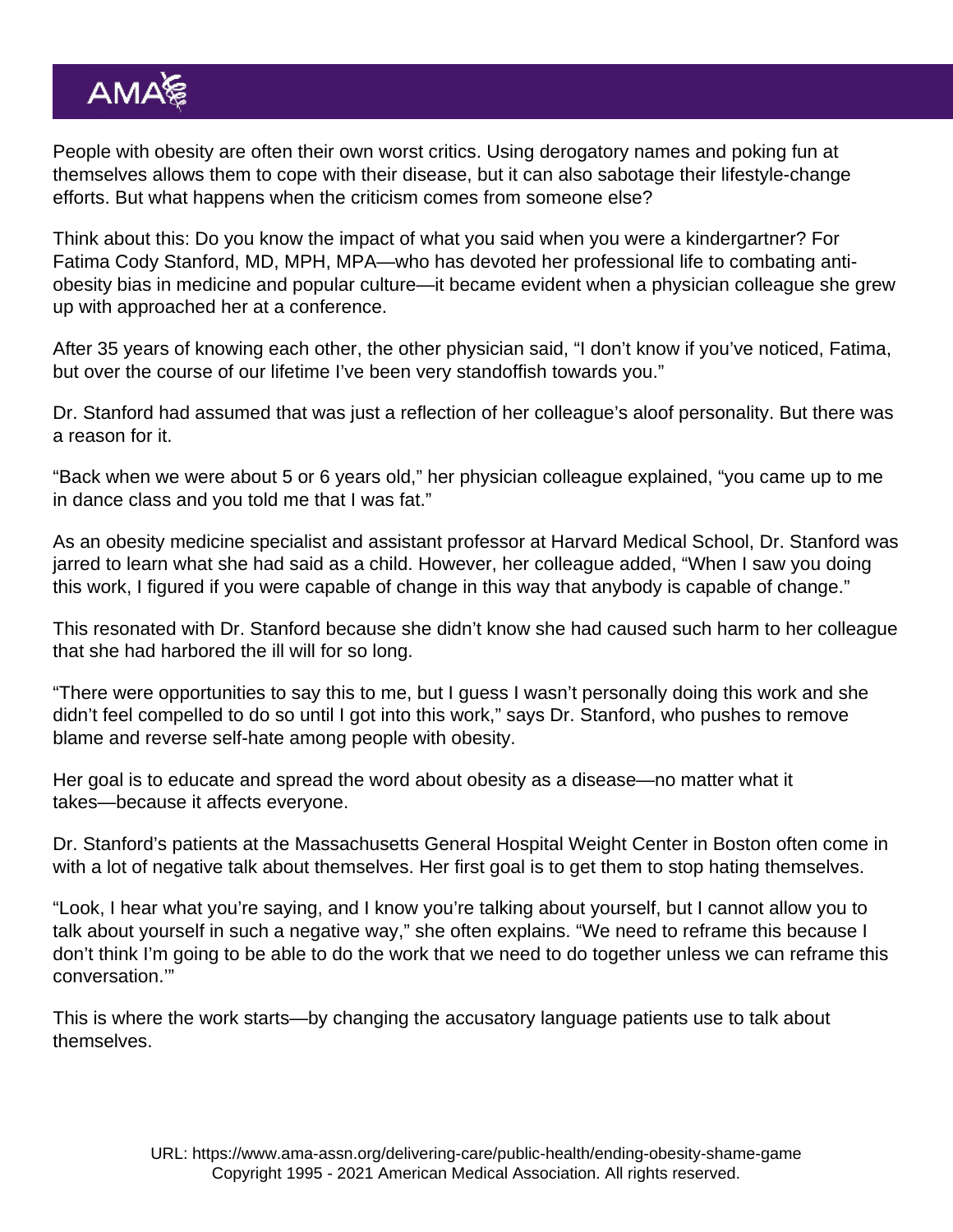"It's often worse than what you ever hear anyone else say," notes Dr. Stanford.

# Doing pushups in heels

Every patient who walks into Dr. Stanford's practice has a unique story to tell and she works to uncover every angle. By establishing a trusting relationship with her patients, she has found that she can further shape their goals and outlooks on treatment.

"I always start every patient visit with a bit of education," she explains. "I pull up a slide set that I have specifically for my patients, and I teach them about the complexity of obesity to reduce blame and remove a lot of stigma that they may have."

"Then I help them understand how I'm thinking about their diagnosis and their treatment. I think that does help break the ice because we're approaching a subject that causes patients a lot of pain," adds Dr. Stanford.

"They're living in these bodies every day with judgments that come along with that. I quickly let them know that this is a safe space."

And Dr. Stanford also has some tricks up her sleeves to help her patients. She typically can be found in 5- to 6-inch heels every day, but that doesn't stop her from displaying different exercises for her patients.

"I do pushups in my office in my heels to show or demonstrate proper form. I tell them that the thing that's not proper performance is my heels," says Dr. Stanford. "I will do wall slides to show them how to really build up quadricep strength."

Even when faced with hesitancy or excuses, Dr. Stanford finds a way to counter patients' reasons for not exercising.

"I tell them my goal for them in terms of activity is not for them to do what I do. I'm doing the things I enjoy doing," she explains. "There are certain things I hate doing. I hate skiing, so I'm not going to go skiing as my activity because I hate that. I want them to find their soulmate workout, whatever that is for them."

"A lot of people want a quick fix and they want to just jump to this and then be done, but that's not how it works," adds Dr. Stanford.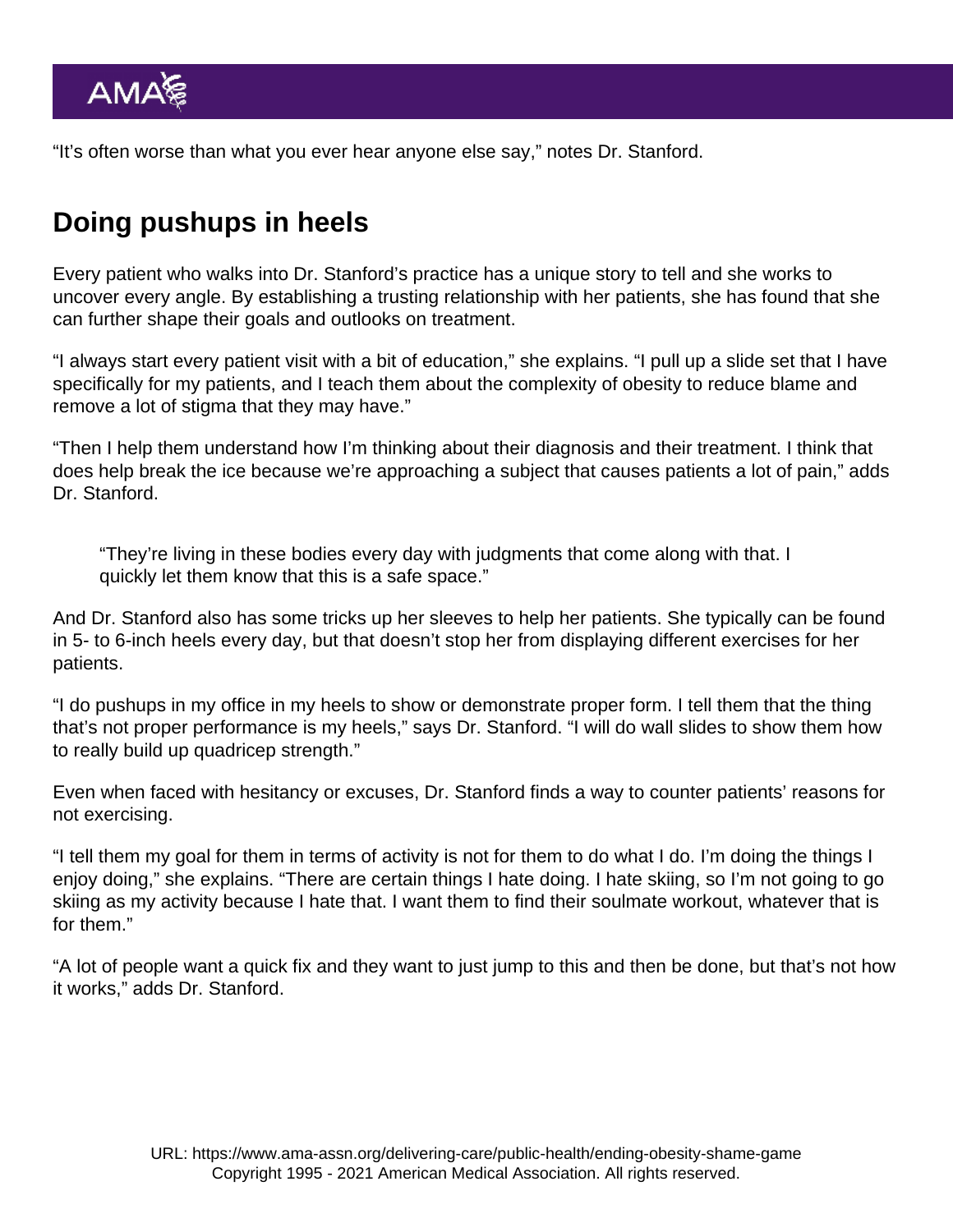## Finding her way in obesity medicine

Dr. Stanford's dedication to helping people began when she was only 3 years old. At that tender age, she knew she wanted to be a doctor.

With her mind set on being a physician as a girl, she shifted her medical specialty choice the way other children switch career dreams from firefighter to librarian to astronaut.

"I happened to have some great role models! Many of my role models in medicine were black physicians in the Atlanta area who were colleagues and friends of my parents," she says. "Each time I became close to one, I would take an interest in their respective field of medicine."

Beginning at age 6, she wanted to be an anesthesiologist, followed by a passion for cardiothoracic surgery, then emergency medicine. Later, she wanted to pursue geriatrics, and then leaned toward orthopedics as she entered medical school.

"I did do a yearlong orthopedic surgery-sports medicine fellowship right out of medical school in New York City," says Dr. Stanford. But then she ended up going into internal medicine and pediatrics because she yearned to delve deeper into treating the major issue that can have a full-body impact. That's what led her to obesity medicine.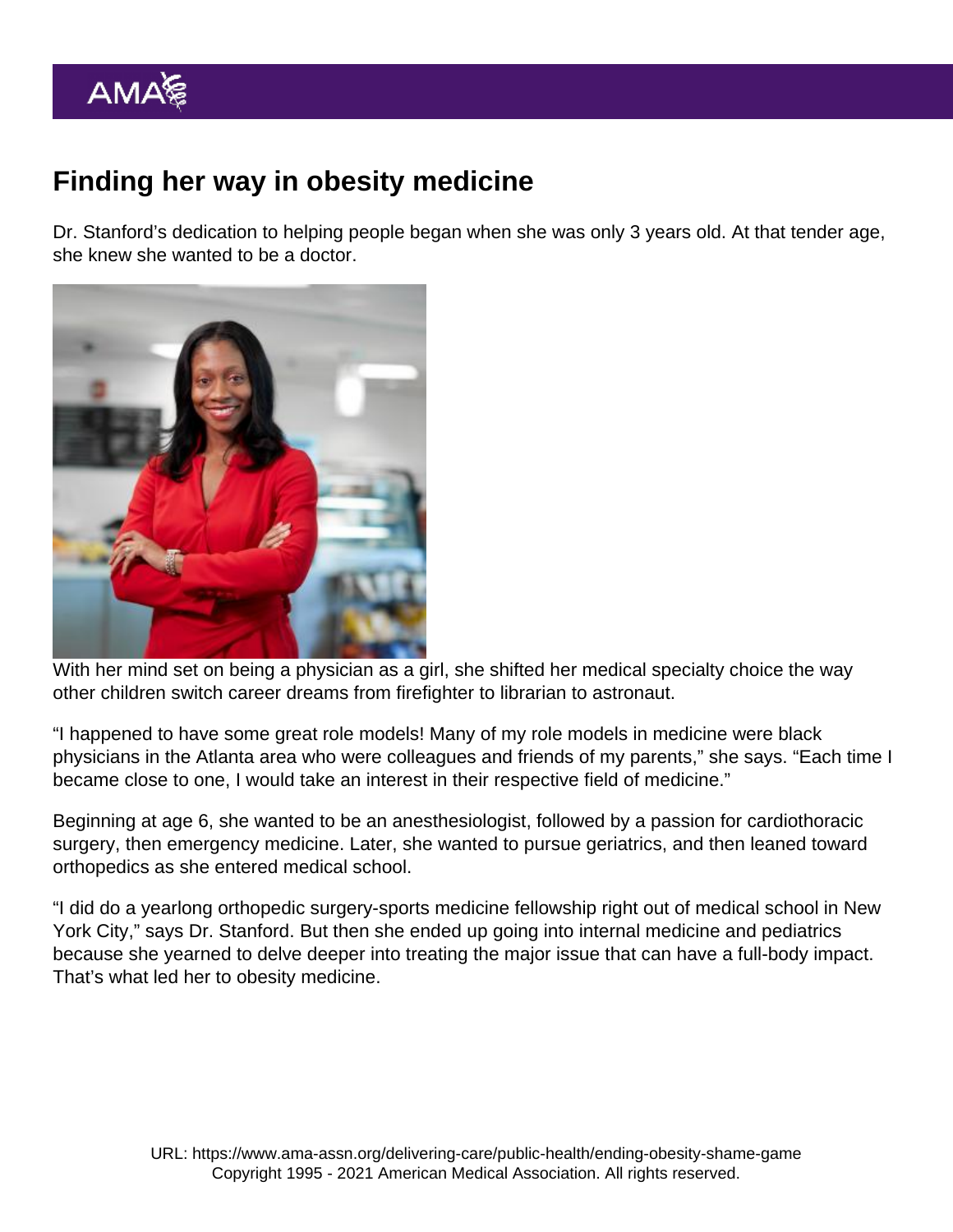"We put a lot of Band-Aids on things. We can replace your knee, but if you carry 200 pounds of excess weight, I don't know how long that knee is going to last you," she says.

"And so, how do I improve your overall quality of life in such a way that I'm impacting many organ systems simultaneously?" asks Dr. Stanford.

It took a lot of soul searching to come to this decision, but the choice felt true to her girlhood aspirations. Dr. Stanford had always wanted to help change the patient's overall quality of life, taking on the challenge of the physician as healer.

### Failing patients with obesity

Two areas about which Dr. Stanford speaks passionately are among the most commonly tied to widespread bias in the U.S.—weight and race.

"Why not pick up the biggest flags and wave them around and really make some noise with regards to these issues?" she says, adding that more than 40% of the American adults and 20% of kids have obesity. That's about 14 million children and more than 95 million adults.

"If they struggle with this disease in such sheer volume of numbers, the idea that we would exhibit—especially in health care—bias toward these populations that are obviously quite large is of significant concern," says Dr. Stanford. "If we are not treating this patient population, then I think we are failing at our jobs."

This is particularly evident in medical education, residencies and fellowships throughout the world. Physicians are not learning how to adequately treat patients with obesity. When completing a systemic review of obesity education in medical education and residency programs, Dr. Stanford found that pretty much everyone around the world is failing on this front.

That is "despite the fact that this disease of obesity is not just an issue here in the United States—10% of the world's population has obesity," she says. "We're dealing with the sizable issue throughout the world."

 "This should be integrated fully in every curriculum in medicine," says Dr. Stanford. "We learn a ton of information, starting with day one about very esoteric disease processes."

No matter what their specialty or subspecialty is, if a physician is asked "about obesity, they have limited knowledge," she says, adding that it is "tragic because it is by far our most prevalent chronic disease."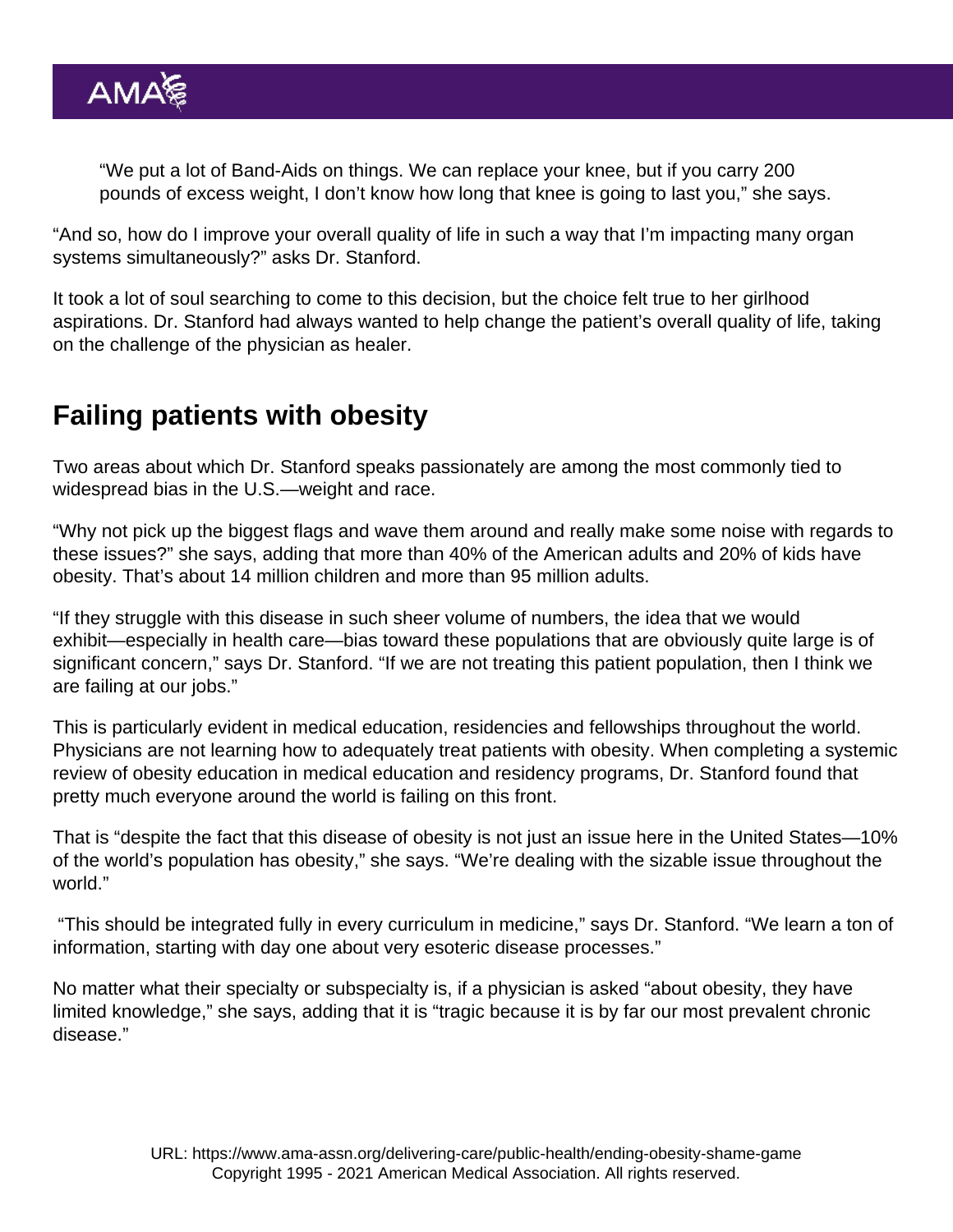"It's sad because if we treat that one disease, then we can get rid of about 10 to 15 others depending upon what the patient has," adds Dr. Stanford.

Working with the American College of Physicians and the American Academy of Pediatrics, along with many other organizations, Dr. Stanford continues to look at how to better educate everyone.

In 2017 she played a pivotal role in garnering support for a resolution on [person-first language for](https://policysearch.ama-assn.org/policyfinder/detail/Person-First Language for Obesity H-440.821?uri=/AMADoc/HOD.xml-H-440.821.xml) [obesity](https://policysearch.ama-assn.org/policyfinder/detail/Person-First Language for Obesity H-440.821?uri=/AMADoc/HOD.xml-H-440.821.xml) that was adopted as policy by the AMA House of Delegates. She also served as an adviser from the American College of Physicians to review the obesity medicine education competencies from an internal medicine perspective. This was to see if these competencies aligned with what internal medicine is doing or not doing in the area of obesity.

Dr. Stanford has met with legislators in Washington to pass the [Treat and Reduce Obesity Act,](https://www.congress.gov/bill/116th-congress/senate-bill/595) which has gone before the House and the Senate for several years now. She has also worked in collaboration with the Obesity Society, Obesity Medicine Association, Obesity Action Coalition and the American Academy of Nutrition and Dietetics on this bill.

While the legislation—which would expand Medicare coverage of intensive behavioral therapy for obesity and cover anti-obesity medication—has bipartisan support, it has not made it across the finish line.

"Passing that bill will have huge implications for how we're able to treat both the pediatric and adult population that has obesity," she says.

### Enhancing the conversation

Some of the standard advice offered to people with obesity is well-known: move more and avoid sugar-sweetened beverages. But the bigger, more complex picture of obesity often gets lost.

"Many of my patients who have obesity aren't drinking sugar-sweetened beverages. Many of them are active in sports and maybe multiple sports," says Dr. Stanford, adding that "hyper-focusing on a single area with regards to how do we delve into the issue is what's led us into this significant pandemic nature of obesity."

Instead, the focus is on calories in, calories out, which is an incorrect mantra, she explains. This is because it does not consider the complexity of weight and weight regulation.

"With the calories in, calories out mantra, it does not take into account that some people's bodies will retain more calories than others, which may be in part determined by their brain's regulation of weight," says Dr. Stanford.